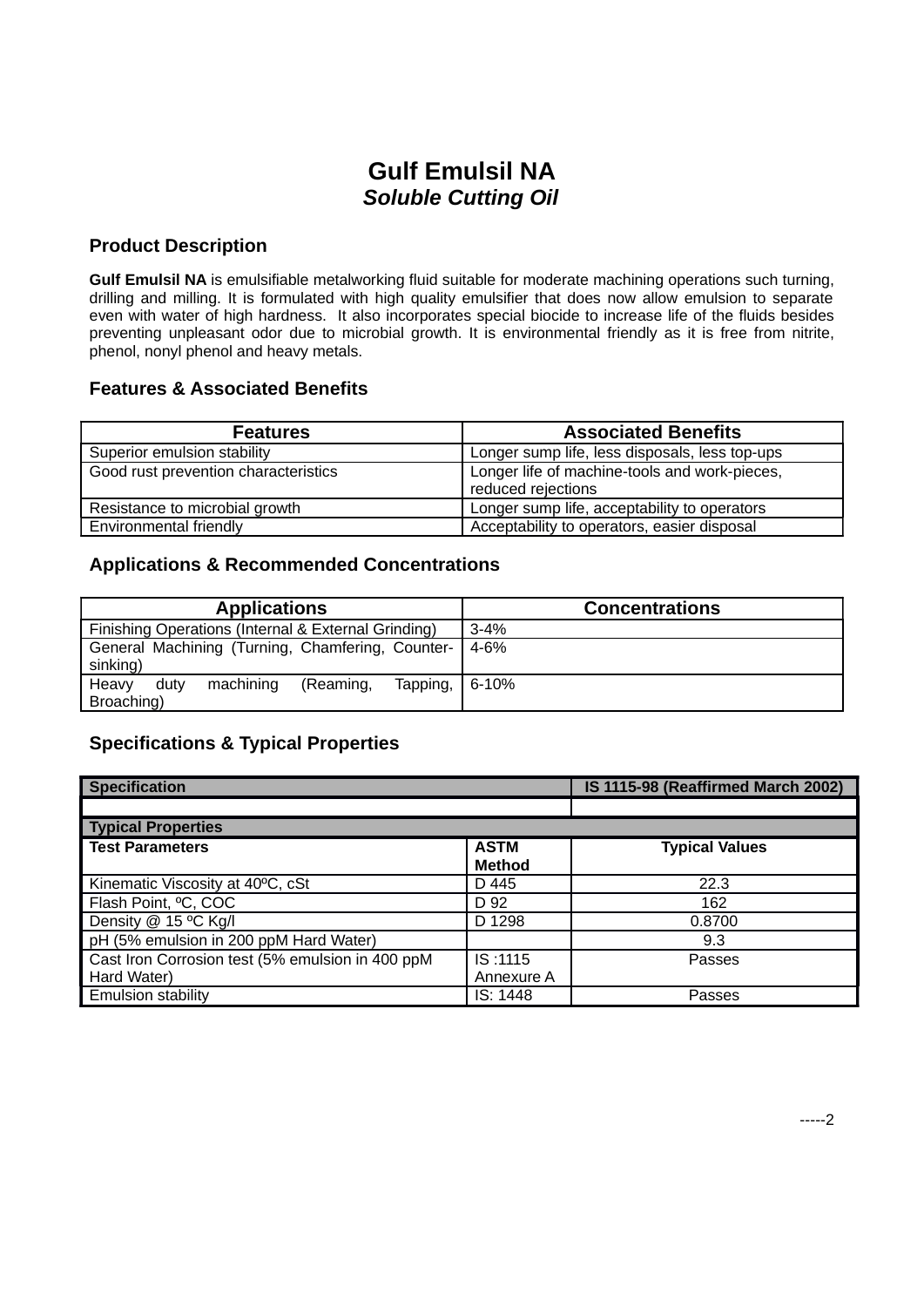

# **Additional Information**

### **To get the optimum results**

- Always add oil to the water in specified concentration. Never add water to the oil.
- Use clean container for preparation of emulsion preferably of non-galvanized materials
- Optimum pH of the emulsion should be within the range of 8.7 and 9.3
- $\bullet$  Bacterial Count of emulsion should be controlled below 10<sup>5</sup> colony forming unit/ml.
- Fungal concentration of emulsion should be restricted to 1000 organism/ml.
- Conductivity of emulsion should not exceed 4 milliSiemens/cm

## **Metal Compatibility**

| <b>Ferrous Metals</b> | Yes | --<br>l itanıum | .No |
|-----------------------|-----|-----------------|-----|
| Yellow<br>Metals      | Yes | Magnesium       | N0  |
| Aluminum              | Yes |                 |     |

# **Water quality for optimum life of cutting fluid**

| Water Hardness | Should range between 80 to 125 ppM of $CaCO3$ |
|----------------|-----------------------------------------------|
| Sulphate lons  | 100 ppM maximum                               |
| Chloride lons  | 50 ppM maximum                                |
| Phosphate lons | 30 ppM maximum                                |



Properties mentioned above are typical only and minor variations, which do not affect the product performances, are to be expected in normal manufacturing. The above information is based on past history of the grade only and must not be construed as a guarantee of performance. Follow equipment manufacturer's recommendations for performance level and viscosity grade. The Material Safety Data Sheet for this product is available from your nearest Gulf Distributor.

#### **Gulf Oil International**

The information contained herein is believed to be correct at time of publication. No warranty expressed or implied is given concerning the accuracy of the information or the suitability of the products. Gulf Oil International reserves the right to modify and change its products and specifications without prior notice. www.gulfoilltd.com